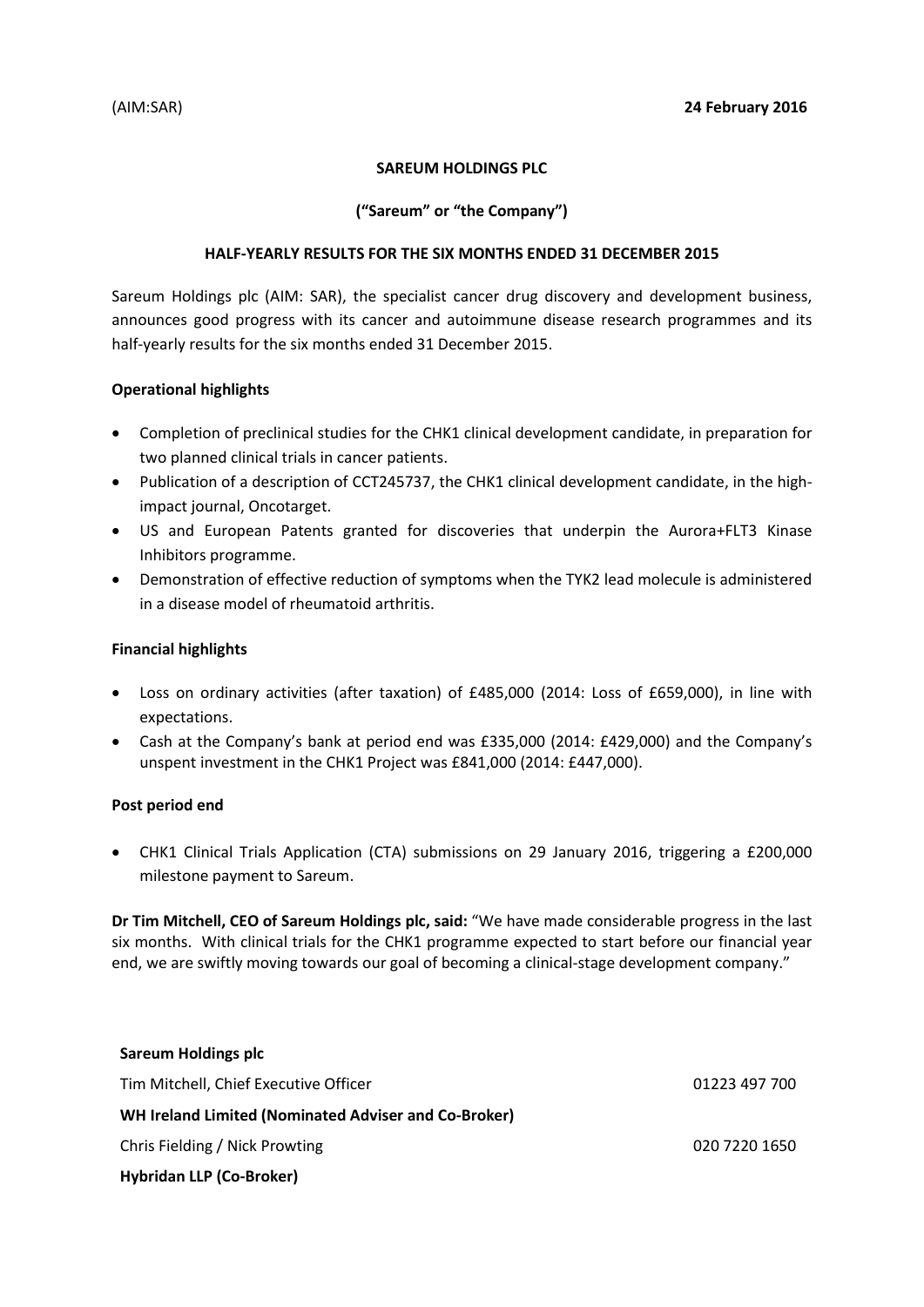Claire Noyce / William Lynne 020 3764 2341 / 2342

# **The Communications Portfolio (Media enquiries)**

Ariane Comstive Ariane Constive<br>Ariane.comstive@communications-portfolio.co.uk 07785 922 354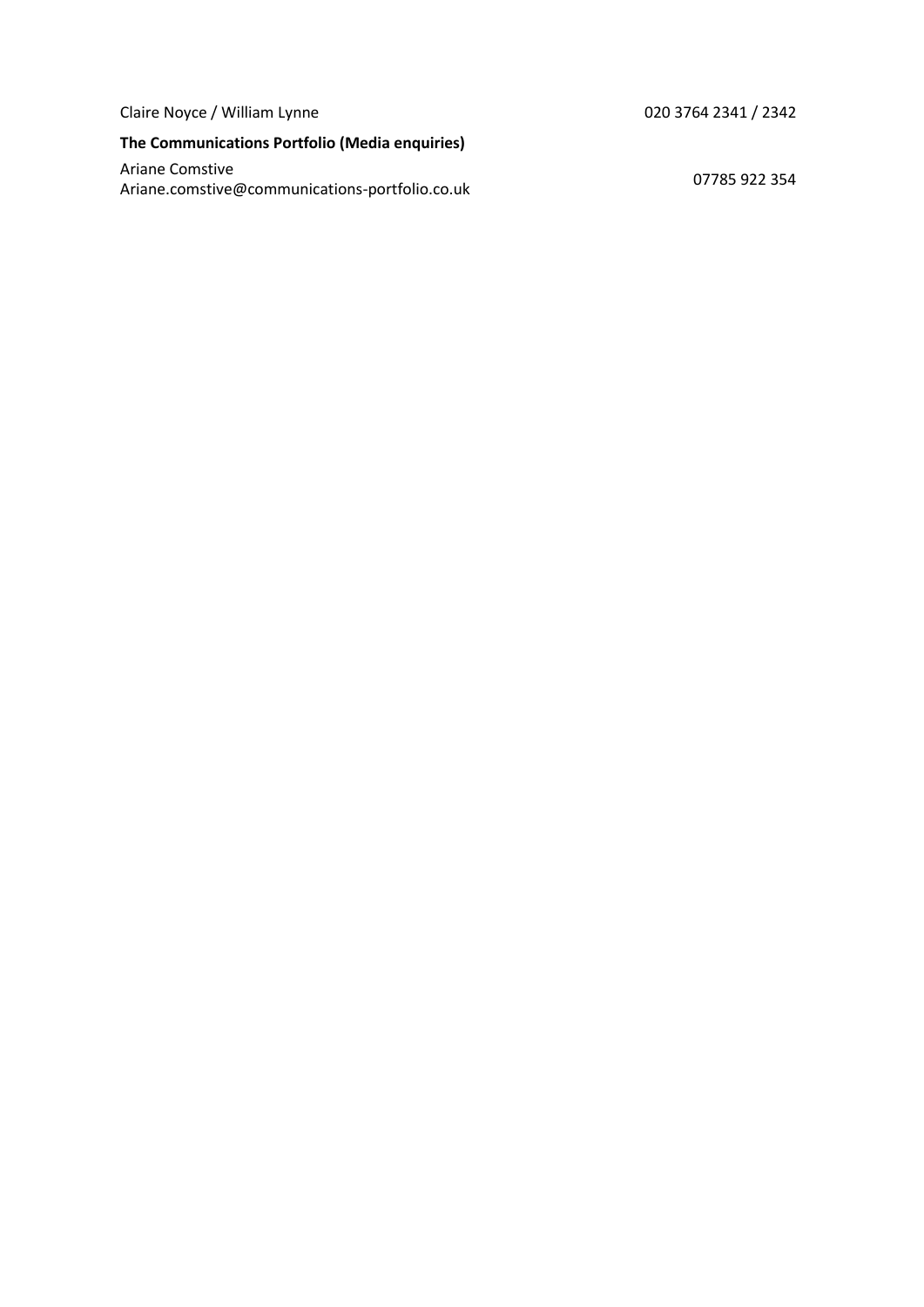## **Half-yearly results for the six months ended 31 December 2015**

#### **Chairman and CEO's Statement**

#### **Introduction**

The first half of the year has seen good progress in our research and development programmes, with particular focus on the CHK1 preclinical studies.

# **Research Update**

In addition to these results a Research Update, released today, gives more detail on the progress that has been made.

# **Programme updates**

The CHK1 programme, which is progressing in collaboration with CRT Pioneer Fund, has successfully completed its preclinical studies. Application for permission to commence Phase I clinical trials was submitted in January 2016. Two clinical trials in cancer patients are planned, one with the drug candidate as a single anti-cancer agent and one in combination with standard-of-care chemotherapy.

Our TYK2 and Aurora+FLT3 programmes continue to demonstrate potent efficacy in models of debilitating and life-threatening diseases.

Key patents were secured in the US and Europe for inventions associated with our Aurora+FLT3 programme, adding to our valuable intellectual property portfolio.

## **Financial review**

The Company ended the period with net assets of £1,380,000 (2014: £1,074,000) of which £335,000 (2014: £429,000) comprised cash at bank. Non-cash assets include £841,000 of our share of unspent investment in the CHK1 co-development partnership and £269,000 of R&D tax credit (of which £90,000 was received post period end and a further £96,000 is expected shortly).

The submission of the Clinical Trials applications required a financial commitment towards the funding of these trials of £797,500 from Sareum, which was paid in December 2015. These submissions triggered a £200,000 milestone payment from Cancer Research Technology Ltd., which we expect to receive in the near future.

The loss on ordinary activities (after taxation) was £485,000 (2014: Loss of £659,000). This decrease in loss is due in part to a lower spend on CHK1 than in the half year to December 2014, re- phasing of development costs and the receipt of part of the June 2015 funding award from Innovate UK. In addition, in the prior period the Company incurred a non-recurring finance cost of £113,000.

#### **Outlook**

With CHK1 clinical trials expected to commence before the period end, 2016 will mark the start of our move towards becoming a clinical-stage development company. While there is always risk with any drug development, this is an important milestone for Sareum as clinical-stage drug development programmes typically attract higher licence values than those which are still in the preclinical research stages.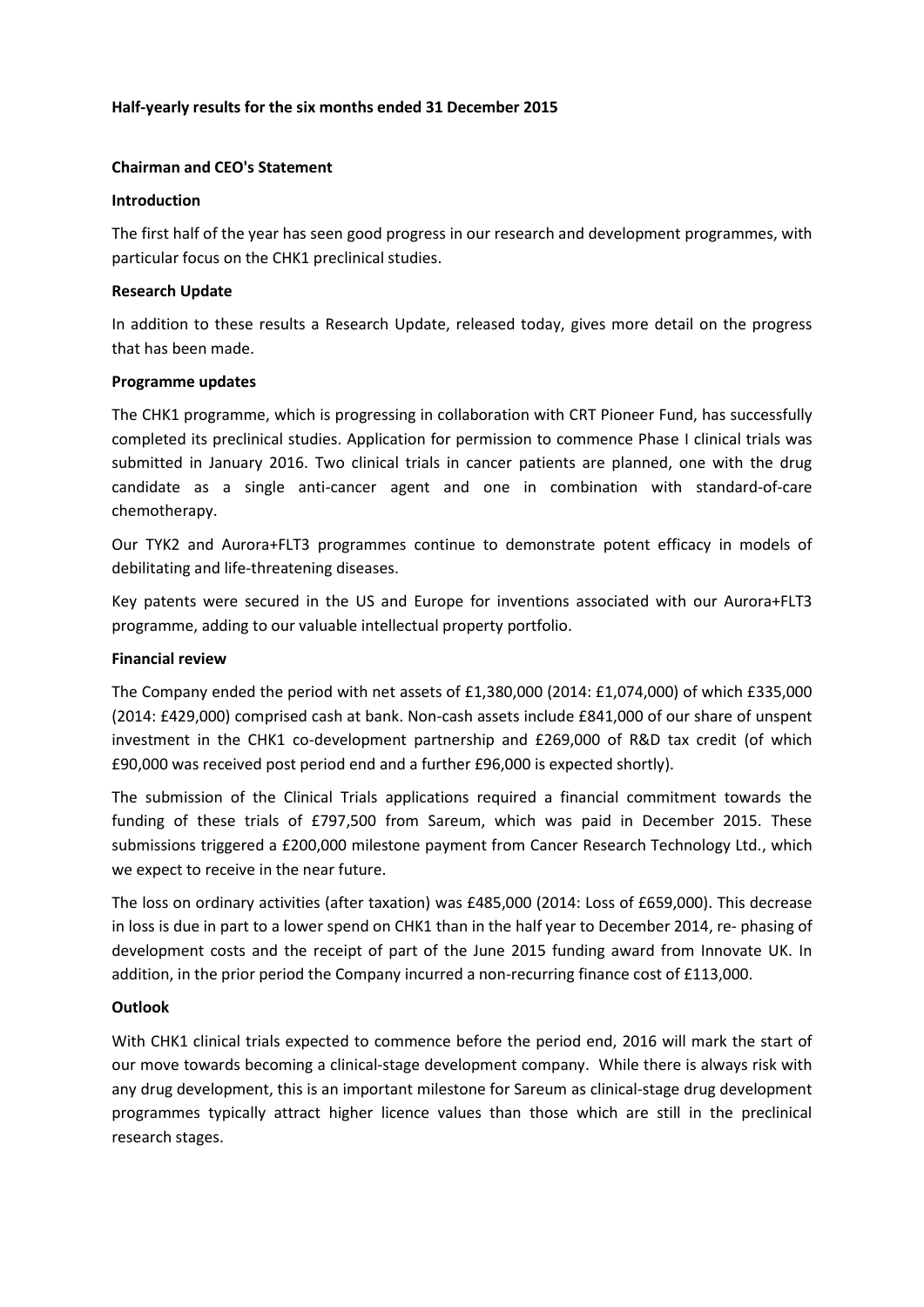We continue to engage with potential partners with a view to securing commercial licenses for our programmes, while exploring new research programmes from our in-house drug discovery platform as well as external early-stage opportunities that we can potentially in-license and progress in to the clinic.

We look forward with real anticipation as CHK1 enters clinical trials and retain a cautious, but positive outlook for all our existing programmes and collaborations.

Dr Paul Harper

Chairman, Sareum Holdings plc

Dr Tim Mitchell CEO, Sareum Holdings plc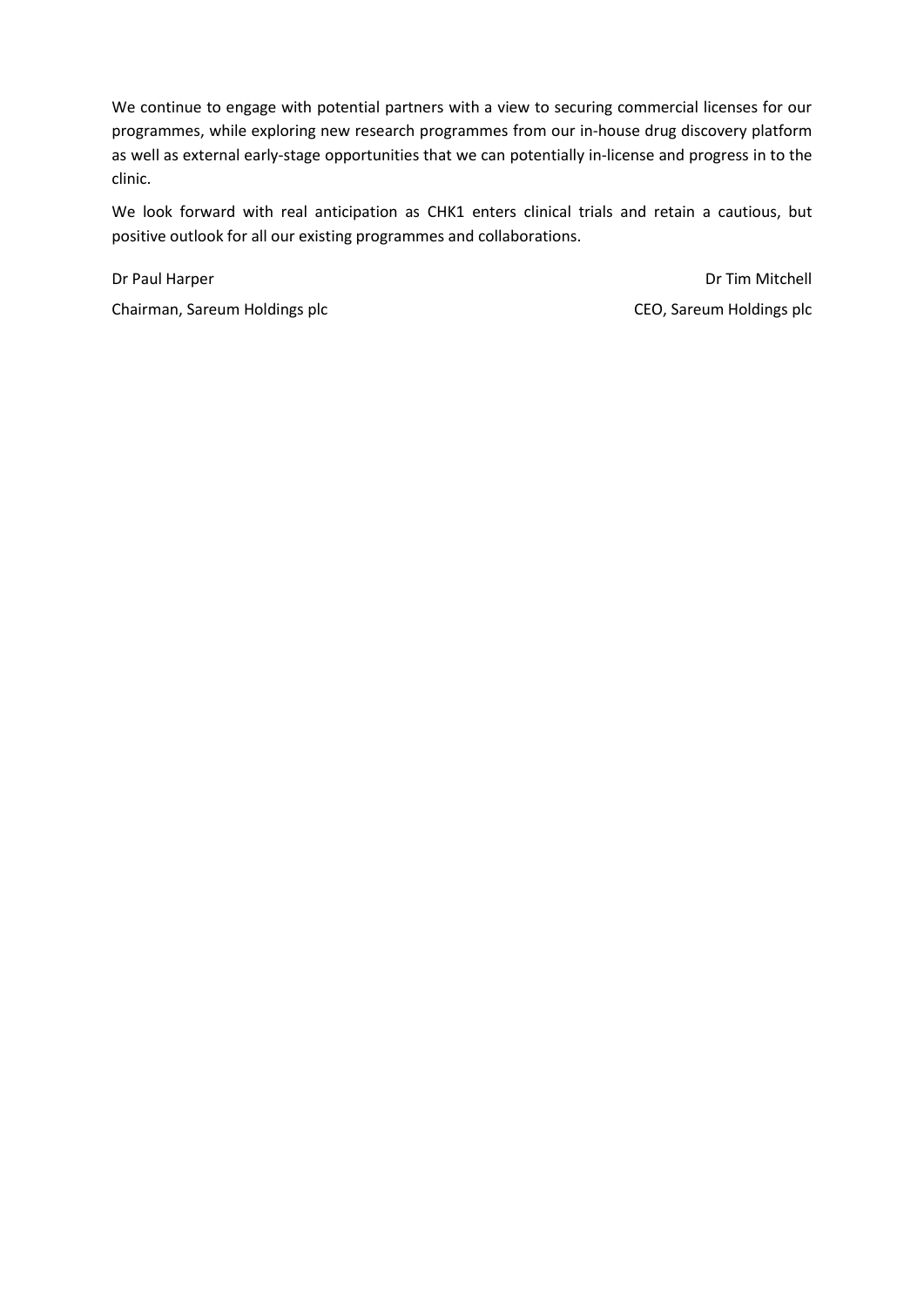**Consolidated Income Statement for the six months ended 31 December 2015**

|                                                    | <b>Unaudited</b><br><b>Six months</b><br>ended<br>31 Dec 15<br>£'000 | <b>Unaudited</b><br><b>Six months</b><br>ended<br>31 Dec 14<br>£'000 | <b>Audited</b><br><b>Year ended</b><br>30 Jun 15<br>£'000 |
|----------------------------------------------------|----------------------------------------------------------------------|----------------------------------------------------------------------|-----------------------------------------------------------|
| <b>Revenue</b>                                     |                                                                      |                                                                      |                                                           |
| Other operating income                             | 45                                                                   |                                                                      |                                                           |
| Operating expenses                                 | (449)                                                                | (378)                                                                | (812)                                                     |
| Share of loss of associates                        | (167)                                                                | (260)                                                                | (497)                                                     |
| <b>Operating loss</b>                              | (571)                                                                | (638)                                                                | (1, 309)                                                  |
| Finance income<br>Finance costs                    | 3                                                                    | 2<br>(113)                                                           | 3<br>(135)                                                |
| Loss before tax                                    | (568)                                                                | (749)                                                                | (1, 441)                                                  |
| Tax                                                | 83                                                                   | 90                                                                   | 186                                                       |
| Loss on ordinary activities<br>after taxation      | (485)                                                                | (659)                                                                | (1, 255)                                                  |
| <b>Basic and diluted loss</b><br>per share (pence) | (0.02)p                                                              | (0.03)p                                                              | (0.06)p                                                   |

# **Consolidated Statement of Comprehensive Income for the six months ended 31 December 2015**

|                                                                                                         | <b>Unaudited</b><br>Six months<br>ended<br>31 Dec 15<br>£'000 | <b>Unaudited</b><br>Six months<br>ended<br>31 Dec 14<br>£'000 | <b>Audited</b><br>Year ended<br>30 Jun 15<br>£'000 |  |  |
|---------------------------------------------------------------------------------------------------------|---------------------------------------------------------------|---------------------------------------------------------------|----------------------------------------------------|--|--|
| Loss for the period                                                                                     | (485)                                                         | (659)                                                         | (1,255)                                            |  |  |
| Other comprehensive income                                                                              | ٠                                                             |                                                               |                                                    |  |  |
| Total comprehensive income for                                                                          |                                                               |                                                               |                                                    |  |  |
| the period                                                                                              | (485)                                                         | (659)                                                         | (1,255)                                            |  |  |
| Total comprehensive income attributable to:<br>(485)<br>(659)<br><b>Owners of the parent</b><br>(1,255) |                                                               |                                                               |                                                    |  |  |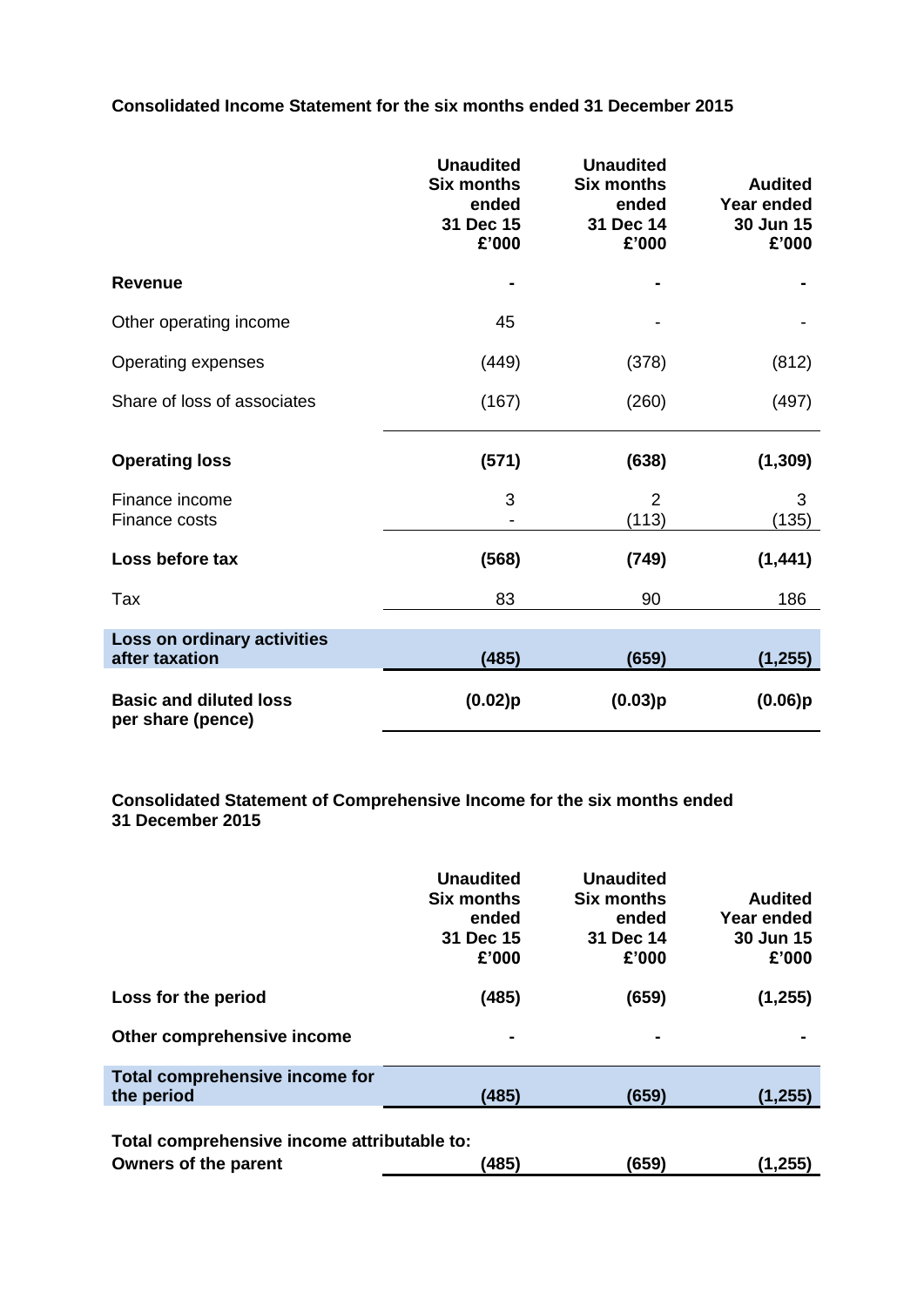# **Consolidated Balance Sheet as at 31 December 2015**

|                                   | <b>Unaudited</b><br>As at<br>31 Dec 15<br>£'000 | <b>Unaudited</b><br>As at<br>31 Dec 14<br>£'000 | <b>Audited</b><br>As at<br>30 Jun 15<br>£'000 |
|-----------------------------------|-------------------------------------------------|-------------------------------------------------|-----------------------------------------------|
| <b>Non-current assets</b>         |                                                 |                                                 |                                               |
| Property, plant and equipment     | $\overline{2}$                                  | 4                                               | 3                                             |
| Investments in associates         | 841                                             | 447                                             | 210                                           |
|                                   | 843                                             | 451                                             | 213                                           |
| <b>Current assets</b>             |                                                 |                                                 |                                               |
| <b>Debtors</b>                    | 74                                              | 39                                              | 51                                            |
| Tax receivable                    | 269                                             | 166                                             | 186                                           |
| Investments                       |                                                 | 37                                              |                                               |
| Cash and cash equivalents         | 335                                             | 429                                             | 1,480                                         |
|                                   | 678                                             | 671                                             | 1,717                                         |
|                                   |                                                 |                                                 |                                               |
| Creditors: amounts due within one |                                                 | (48)                                            |                                               |
| year                              | (141)                                           |                                                 | (67)                                          |
| <b>Net current assets</b>         | 537                                             | 623                                             | 1,650                                         |
|                                   |                                                 |                                                 |                                               |
| <b>Net assets</b>                 | 1,380                                           | 1,074                                           | 1,863                                         |
|                                   |                                                 |                                                 |                                               |
| <b>Equity</b>                     |                                                 |                                                 |                                               |
| Called-up share capital           | 622                                             | 477                                             | 622                                           |
| Share premium                     | 10,761                                          | 9,550                                           | 10,761                                        |
| Share-based compensation          | 107                                             | 76                                              | 105                                           |
| reserve<br>Retained earnings      | (10, 110)                                       | (9,029)                                         | (9,625)                                       |
| <b>Total equity</b>               | 1,380                                           | 1,074                                           | 1,863                                         |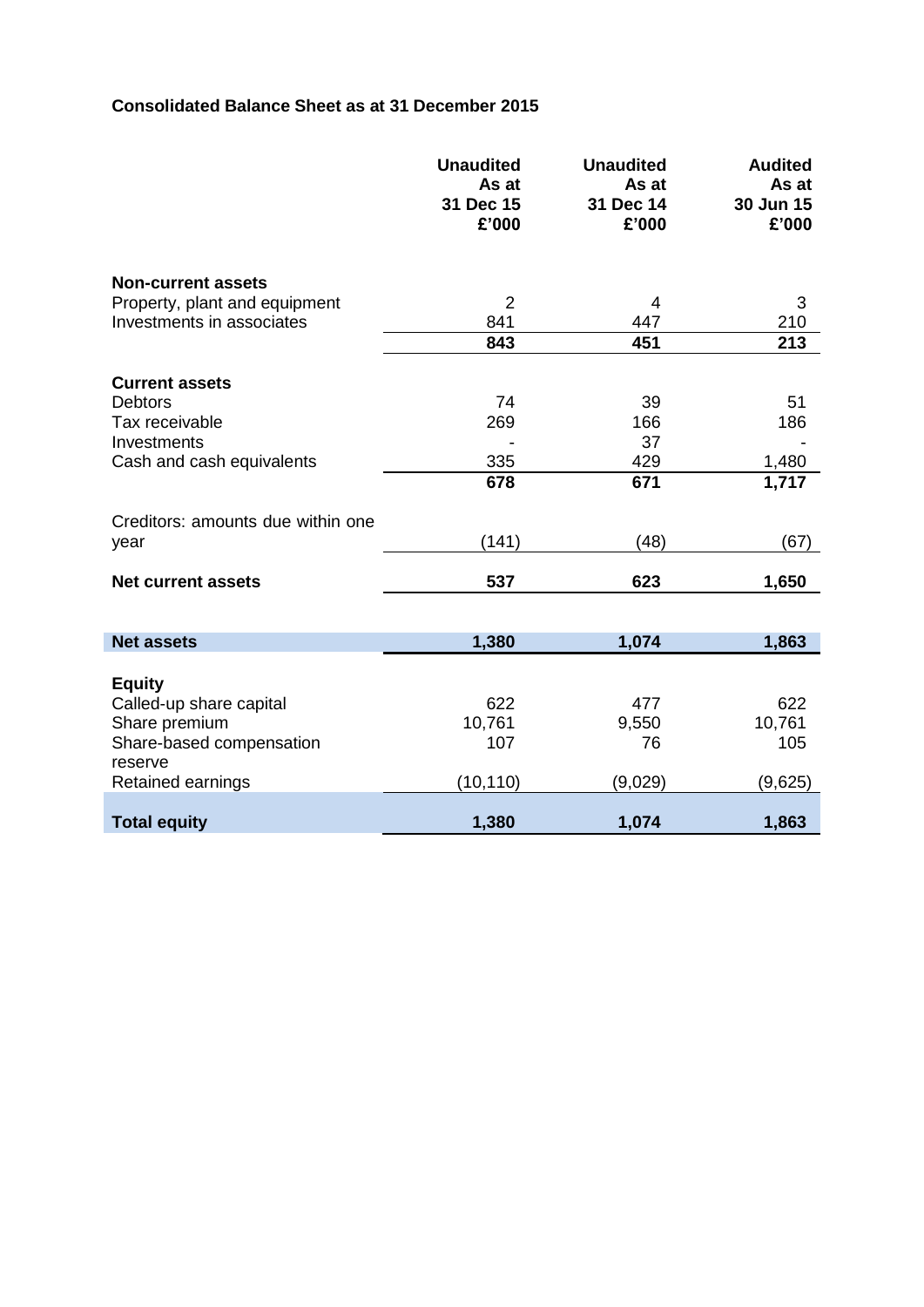**Consolidated Statement of changes in equity for the six months ended 31 December 2015**

|                                                                         | <b>Share</b><br><b>Capital</b><br>£'000 | <b>Share</b><br><b>Premium</b><br>£'000 | Share-<br>based<br>compens<br>ation<br>reserve<br>£'000 | <b>Retained</b><br><b>Loss</b><br>£'000 | Total<br>£'000 |
|-------------------------------------------------------------------------|-----------------------------------------|-----------------------------------------|---------------------------------------------------------|-----------------------------------------|----------------|
| As at 30 June 2014                                                      | 477                                     | 9,550                                   | 65                                                      | (8, 370)                                | 1,722          |
| (Audited)<br>Loss for the period<br>Share-based compensation<br>reserve |                                         |                                         | 11                                                      | (659)                                   | (659)<br>11    |
| As at 31 December 2014<br>(Unaudited)                                   | 477                                     | 9,550                                   | 76                                                      | (9,029)                                 | 1,074          |
| Issue of share capital (net)                                            | 145                                     | 1,211                                   |                                                         |                                         | 1,356          |
| Loss for the period                                                     |                                         |                                         |                                                         | (596)                                   | (596)          |
| Share-based compensation<br>reserve                                     |                                         |                                         | 29                                                      |                                         | 29             |
| 30<br>2015<br>As<br>June<br>at<br>(Audited)                             | 622                                     | 10,761                                  | 105                                                     | (9,625)                                 | 1,863          |
| Loss for the period<br>Share-based compensation<br>reserve              |                                         |                                         | $\overline{2}$                                          | (485)                                   | (485)<br>2     |
| As at 31 December 2015<br>(Unaudited)                                   | 622                                     | 10,761                                  | 107                                                     | (10, 110)                               | 1,380          |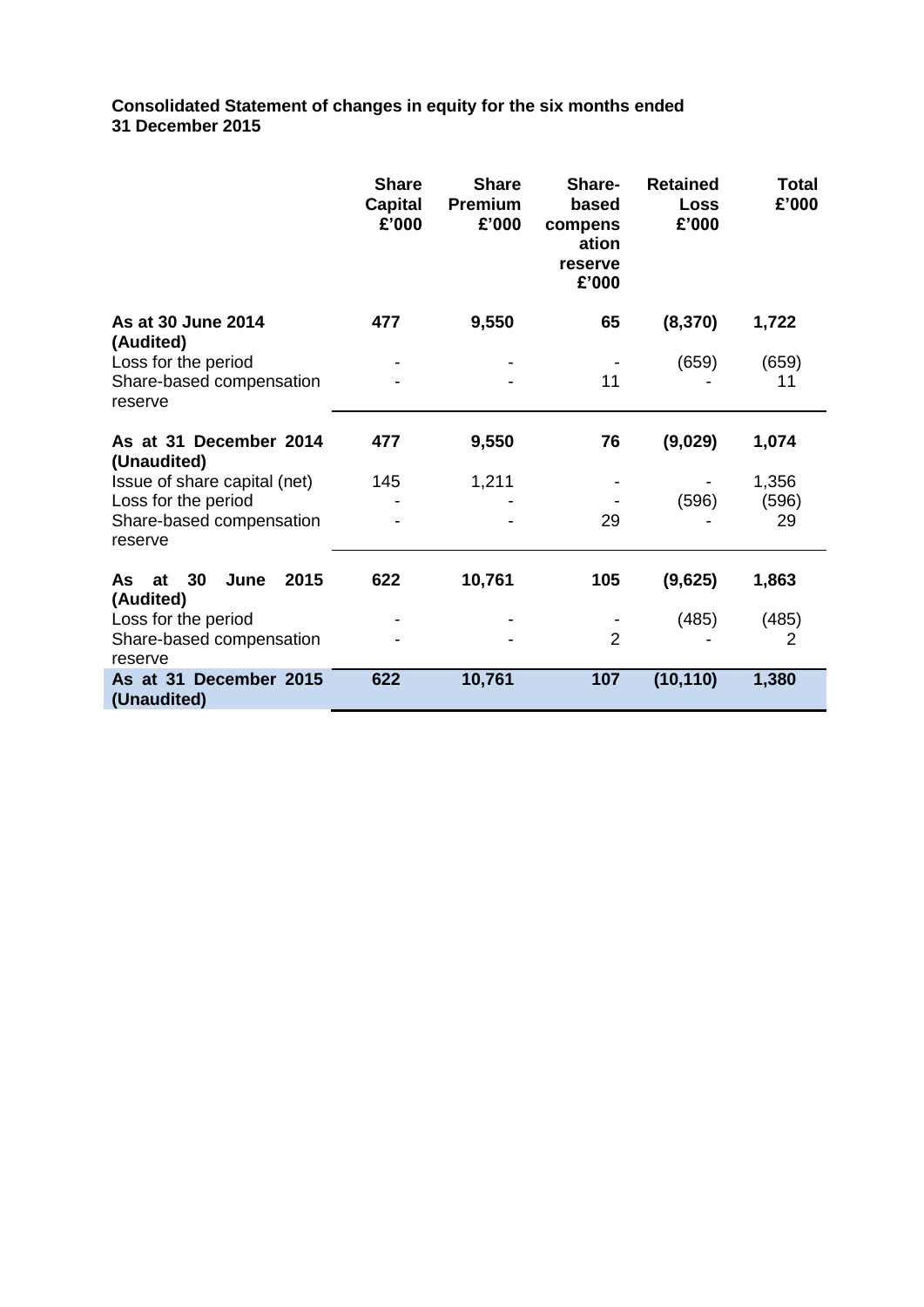# **Consolidated Cash Flow Statement for the six months ended 31 December 2015**

| <b>Unaudited</b><br><b>Six Months</b><br>ended<br>31 Dec 15<br>£'000 | <b>Unaudited</b><br><b>Six Months</b><br>ended<br>31 Dec 14<br>£'000 | <b>Audited</b><br>Year ended<br>30 Jun 15<br>£'000 |
|----------------------------------------------------------------------|----------------------------------------------------------------------|----------------------------------------------------|
|                                                                      |                                                                      |                                                    |
| (568)                                                                | (749)                                                                | (1,441)                                            |
|                                                                      | 1                                                                    | 2                                                  |
| 2                                                                    | 11                                                                   | 40                                                 |
| 167                                                                  | 260                                                                  | 497                                                |
|                                                                      |                                                                      | (3)                                                |
|                                                                      | 113                                                                  | 135                                                |
|                                                                      |                                                                      | (770)                                              |
|                                                                      |                                                                      |                                                    |
|                                                                      |                                                                      | 48                                                 |
| 74                                                                   |                                                                      | 2                                                  |
|                                                                      |                                                                      |                                                    |
| (350)                                                                | (324)                                                                | (720)                                              |
|                                                                      |                                                                      | 76                                                 |
| (350)                                                                | (324)                                                                | (644)                                              |
|                                                                      |                                                                      |                                                    |
|                                                                      |                                                                      |                                                    |
|                                                                      |                                                                      | 64                                                 |
| 3                                                                    | 2                                                                    | 3                                                  |
| (795)                                                                | 52                                                                   | 67                                                 |
|                                                                      |                                                                      |                                                    |
|                                                                      |                                                                      | 145                                                |
|                                                                      |                                                                      | 1,211                                              |
|                                                                      |                                                                      | 1,356                                              |
| (1, 145)                                                             | (272)                                                                | 779                                                |
| 1,480                                                                | 701                                                                  | 701                                                |
|                                                                      |                                                                      | 1,480                                              |
|                                                                      | (3)<br>(401)<br>(23)<br>(798)<br>335                                 | (2)<br>(366)<br>60<br>(18)<br>50<br>429            |